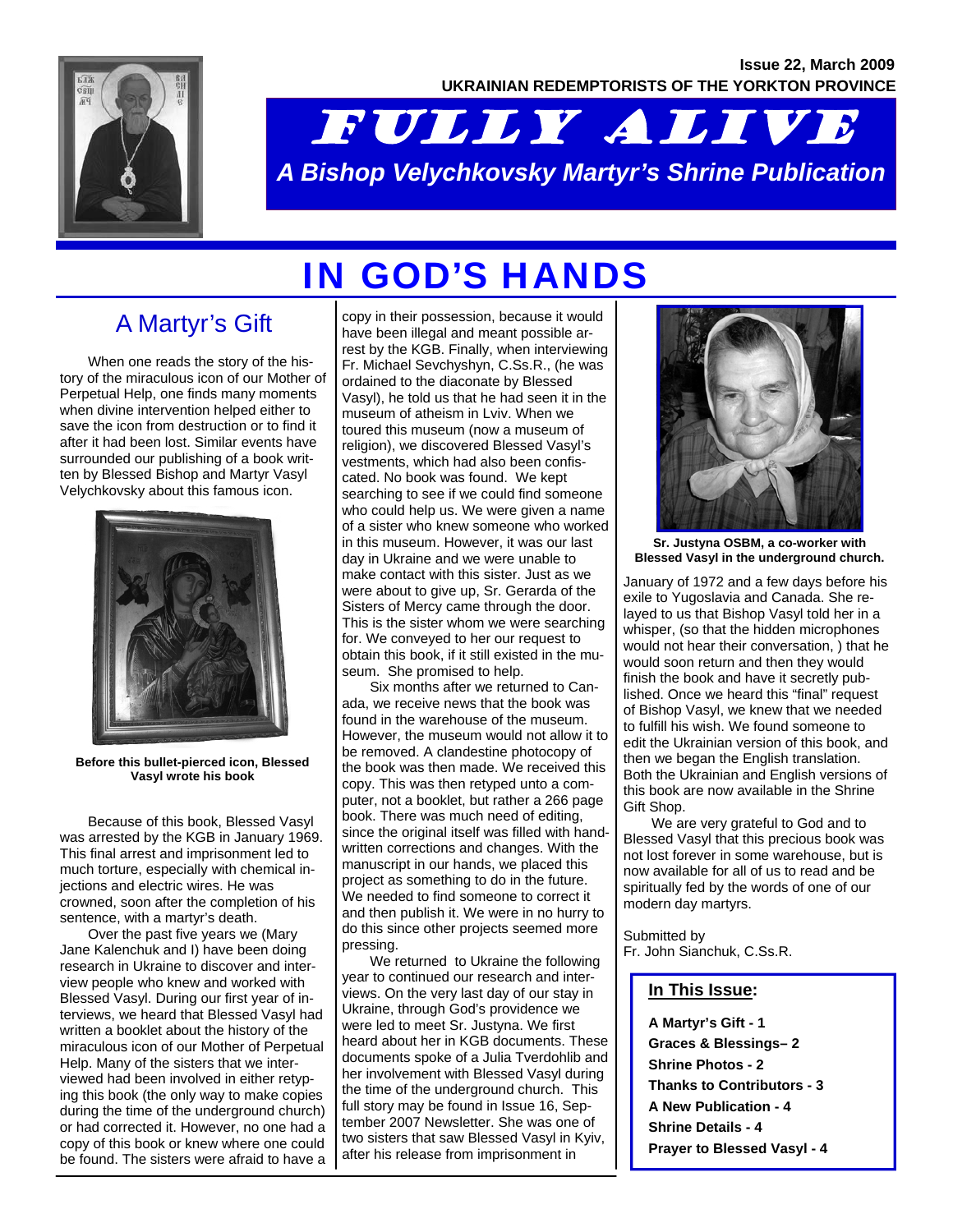## **Graces and Blessings**

June 27th, 2008 Blessed Vasyl's Feast Day

*In early June 2004, I conceived my little Maria, my twelfth pregnancy, of which, five little ones were lost in miscarriages previously. Each pregnancy was an anxious time for me. My family made a pilgrimage from Wisconsin to The Blessed's Shrine in July 2004; at that time, we dedicated our pregnancy to his trust and safety and protection. At this time, I was 40 years old and was considered, in medical terms, a high risk pregnancy, because of my age and also because of my many miscarriages. After my pilgrimage, I frequently anointed my womb with Blessed Vasyl's Holy Oil.* 



 *On December 21, 2004, two months to the baby's due date, I was driving home (alone) from getting things for our Christmas celebration. I was driving the speed limit (50 miles/hour) on a double-lane, paved highway, when suddenly, in front of me, a car crossed over into my lane and was heading to hit me "head on". I made a*  split second decision to drive into a deep ditch where I hit a telephone pole, head on at a terrific speed. The *car was totaled at the time of impact. I felt guarded and protected by the Mother of God, as if she completely protected me from the impact and lifted me from the wreck. I also immediately remembered Blessed Vasyl as* 



*an intercessor for this baby.* 

 *Supernatural peace entered my womb and soul, at a time when I normally would have been very anxious and in a state of shock. He interceded for me and for Maria. He delivered us safely from the accident which could have been fatal for both of us (as testified by the police and rescue team.)* 

 *Blessed Vasyl loves his people and he shows himself to us! Blessed Vasyl, the worker of miracles and intercessor for us! Pray for us!* 

**Maria Arianna Therese Lemke** 

*P.S. Maria Arianna Therese Lemke was delivered safely into our hands on February 23, 2005 at 4:30 p.m.* 



**Catholic Parish learn about our martyr.**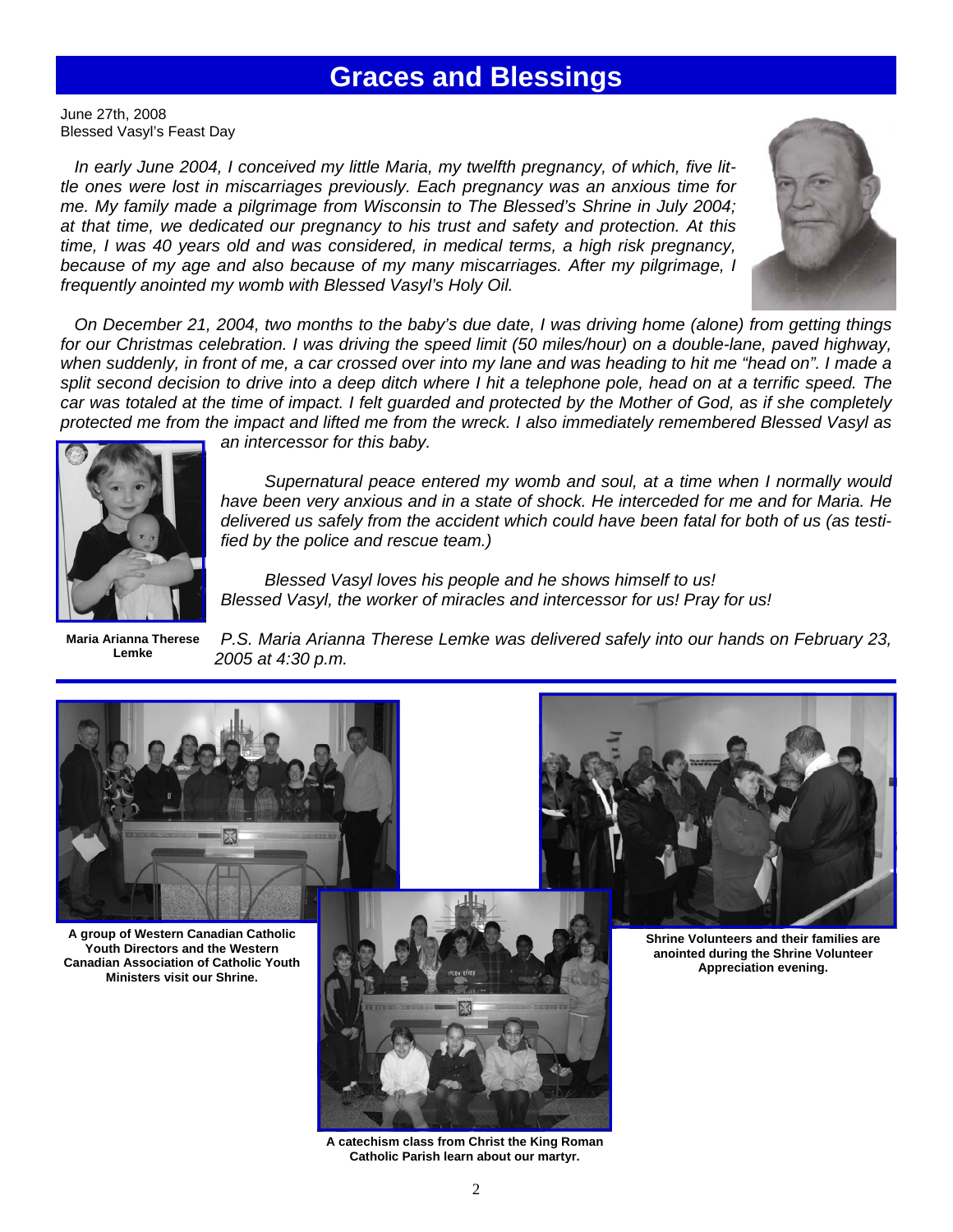## **THANK YOU!!!**

*Your generous donations make it possible for us to conduct our ministry at the Shrine and to promote the knowledge of Blessed Vasyl throughout the world. Thank you to all the contributors to the Bishop Velychkovsky Martyr's Shrine. May Blessed Vasyl bless each one of you.* 

#### *Contributions listed below are from December 1st, 2008 until February 28th, 2009*

#### **1000+**

Helen Jakimeczko Don and Karen Solman

#### **100+**

Lise Anglin Dr. Jaroslav and Mary Barwinsky William & Genevieve Berezny Kateryna K. Bodnarchuk Fr. Bohdan Borowec Dan and Bella Kalenchuk Stan Kalupar Beverly Kyle and David Sokolowski Marusia Labay G. Lasko Dr Joe S. and Janice Mezibroski Gerard and Regina Muench Adrian and Vera Olenick Joanna Pidperyhora Julia Saganski Anne Shpak Lesia Sianchuk Ukr. Cath. Church of Assumption (Portage la Prarie)

#### **<100**

Genaro Acurin Henry Alcudia Roman and Stepaniya Bouina Paul and Adeline Carbotte Paul Chrunyk Ron and Evelyn Cinch Luz Cruz Sophie Dudar Sofia Hull Mary Jane Kalenchuk Eileen Koberinski Mary Kohut Peter and Minnie Koropatwa Albert Kosowan Cathy Kowbel Nick Labay Bernard and Marjorie Lapchuk Mary Lazurko Stella Maksymetz James and Elaine Mandziuk Marian Moshansky Anne Obuck Rosalia Penarowski Patricia Puchniak Helen Schentag Fran and Anne Shymko Mary Sinclair Lena Smaluck Iris Smellie Victor Sorochuk Danny and Gloria Szun Christine Walker Mark Watson Vilma Yanson

**In Memory Of... Anton, Mary, John, & Mary**  Mr. and Mrs. Michael Komarnicki **Emily Arnason**  Les Arnason **Jacqueline Black**  R. Paley Mr. and Mrs. Ihor Szelemej **Nat Brezden**  Rosina Brezden  **Chaykowski & Kondra families**  Michael Chikowski and Frances Chikowski **Don Chipilski**  Mr. and Mrs. Don Barrett Denise Chipilski Mary Jane Kalenchuk Mr. and Mrs. Mary Marcinkow Mr. and Mrs. Marven O'Neil Bev Rolston Mr. and Mrs. Michael Ryczak Valerie Sigurdsson Vicki Carbrera, Melanie, Katie Chic, Chrizza, Ben, Grace, Armynn, Milak, Ivy, Espie & Staff **Mary & Michael Chomyn**  John M. Chomyn **Edward Daciuk**  Fr. Josaphat and Joan Korchinski **Jack Daniels**  Dolores Daniels **Mykola Yaraslawa Deresz**  Xenia Deresz **Max & Pauline Diakow**  Mr. and Mrs. Lorne Sakundiak **Paul Dion**  Mr. and Mrs. Larry Tycholis **Fr. Yaroslaw Dybka, C.Ss.R.**  Heruvymy Ukrainian Female Quartet Yurij and Maria Kchik Mr. and Mrs. Augustus Korchinsky Andrea Leader Mr. and Mrs. Russell Swatek **Fr. Morris Dzurman, C.Ss.R.**  Mary Patrick **Bailey Esliger**  Mr. and Mrs. Stan Sirdar **William Evancio**  Mr. and Mrs. Terry Chaikowsky **Bishop Basil Filevich**  Alexandra Fedoruk **Olga Gregory**  Phyllis Sianchuk **Maria and Oleksander Gudziak**  Anna Banera **Mike and Bill Gulenchin**  Mary Anne Piercy **Andrew Hykawy**  Mr. and Mrs. Harold Baehnk **Anne Hykawy**  Mr. and Mrs. Harold Baehnk **Shirley Kalupar**  Stan Kalupar **Nicholas Kereliuk**  Mr. and Mrs. Stan Sirdar **Lidia & Alexander Kotowycz**  Mr. and Mrs. John Baluta

**Stefan Kotyk**  Edith Kotyk **Steve and Katie Kyba**  Sr. Nestor Kyba **Samen and Melvena (Sopiwnyk) Kyrzyk**  Mr. and Mrs. Dennis W. Kyrzyk **Anne Lashyn**  Orysia Jackson Grace Lashyn Anne Porter  **Lashyn-Hrynkiw families**  Grace Lashyn **Christine Michalchyshyn**  Iyvan Michalchyshyn and Marta Hnatiw **Marianne Necnyk**  Mr. and Mrs. Stan Sirdar **Nester family**  Mr. and Mrs. Mike Chemerika **Joseph Novak**  Mary Glicaria Bilinsky  **Oshust family**  Ann Zulak **Anne Pasternak**  Edith Kotyk Lillian Sianchuk Phyllis Sianchuk **Michael Roshko**  Jean Roshko **Rev. John Sholdak**  Walter Smadella **Michael Robert Sidak**  Darlene Sidak **Zenon Swydnycky**  Jenny Swydnycky **John Warrenchuk**  Mr. and Mrs. Ernie Mee Mrs. Kathleen Warrenchuk **Nicholas & Annastsia Zawada**  Mr. and Mrs. Hnat Pisiak **Frank Zeaton**  Dolores Daniels Father Shyshkowich Knights of Columbus Council #8925 Mr. and Mrs. Stan Sirdar **In Honor Of... children & grandchildren**  Mrs. Irene Sulymka **Mary Huminiski**  Deacon Victor Humniski

**Dan & Bella Kalenchuk**  Mary Jane Kalenchuk **William & Anne Karlicki**  William J. Karlicki

**Mike Swydnycky**  Jenny Swydnycky  **Tataryn family** 

**Jody Yakabowski**  Metro Lukie

 **Slobodian children & grandchildren**  Mr. and Mrs. Ronald Slobodian

Mr. and Mrs. Michael Tataryn